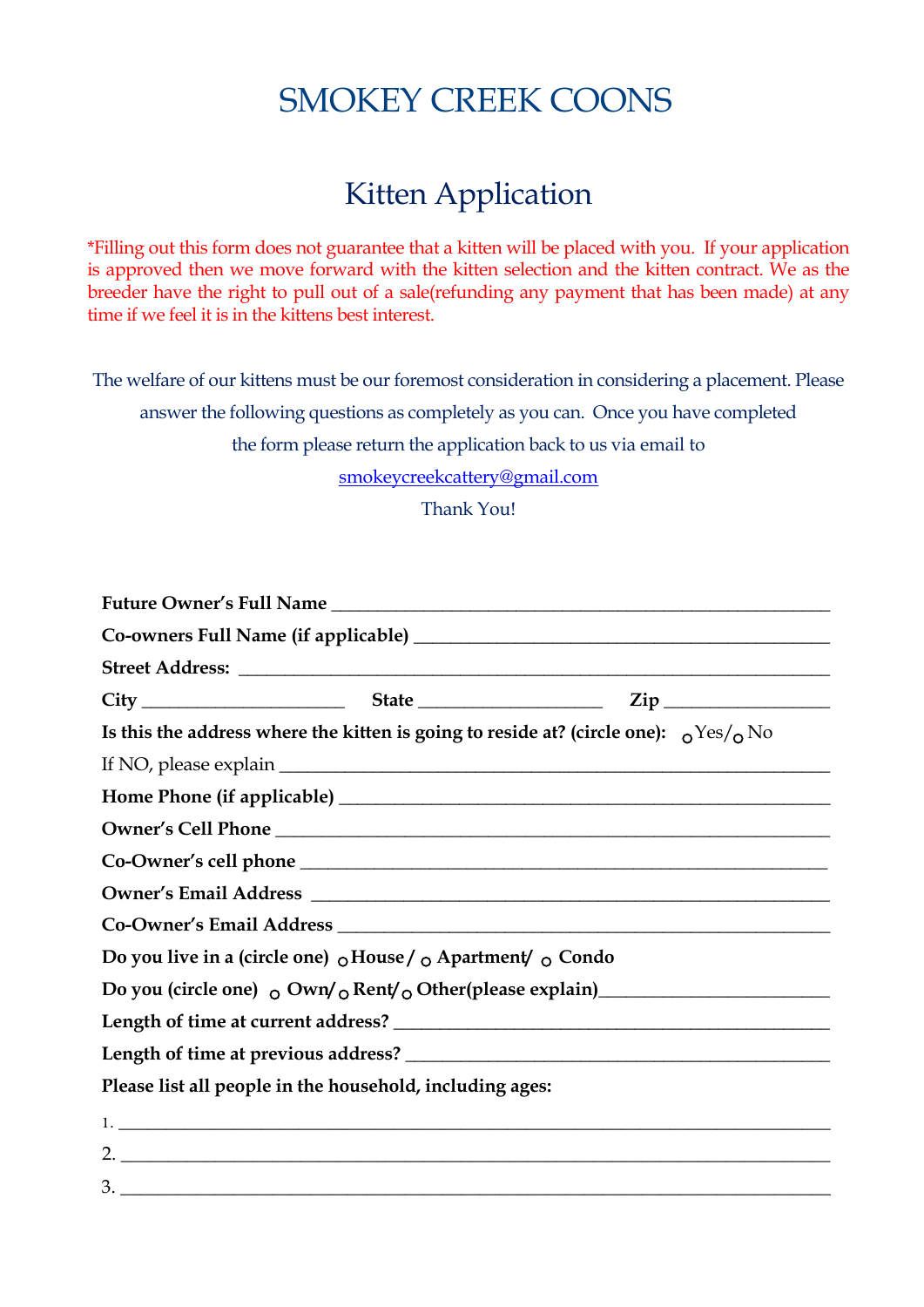| Does anyone in your household have allergies to animals? If yes, to what and how                                                                                                                          |
|-----------------------------------------------------------------------------------------------------------------------------------------------------------------------------------------------------------|
| Do you own any other pets? o Yes/ o No                                                                                                                                                                    |
| If so, are they spayed/neutered? $\circ$ Yes/ $\circ$ No                                                                                                                                                  |
| Are they up to date on their shots? (Please indicate approximate date of last vaccinations)                                                                                                               |
| ,我们也不能在这里的人,我们也不能在这里的人,我们也不能不能不能不能不能不能不能不能不能不能不能不能。""我们,我们也不能不能不能不能不能不能不能不能不能不能不能                                                                                                                         |
| Previous pets - where are they now, and how long did you have them, circumstances of                                                                                                                      |
| <u> 1989 - Johann Harry Harry Harry Harry Harry Harry Harry Harry Harry Harry Harry Harry Harry Harry Harry Harry</u><br>Have you ever returned a pet to the breeder? If so, what were the circumstances? |

**4. \_\_\_\_\_\_\_\_\_\_\_\_\_\_\_\_\_\_\_\_\_\_\_\_\_\_\_\_\_\_\_\_\_\_\_\_\_\_\_\_\_\_\_\_\_\_\_\_\_\_\_\_\_\_\_\_\_\_\_\_\_\_\_\_\_\_\_\_\_\_\_\_\_\_\_\_\_\_**

**Have you ever given a pet away? If so, what were the circumstances?**

**Have you ever taken a pet to a pound or shelter? If so, what were the circumstances?**

**\_\_\_\_\_\_\_\_\_\_\_\_\_\_\_\_\_\_\_\_\_\_\_\_\_\_\_\_\_\_\_\_\_\_\_\_\_\_\_\_\_\_\_\_\_\_\_\_\_\_\_\_\_\_\_\_\_\_\_\_\_\_\_\_\_\_\_\_\_\_\_\_\_\_\_\_\_\_\_\_**

**\_\_\_\_\_\_\_\_\_\_\_\_\_\_\_\_\_\_\_\_\_\_\_\_\_\_\_\_\_\_\_\_\_\_\_\_\_\_\_\_\_\_\_\_\_\_\_\_\_\_\_\_\_\_\_\_\_\_\_\_\_\_\_\_\_\_\_\_\_\_\_\_\_\_\_\_\_\_\_\_**

**\_\_\_\_\_\_\_\_\_\_\_\_\_\_\_\_\_\_\_\_\_\_\_\_\_\_\_\_\_\_\_\_\_\_\_\_\_\_\_\_\_\_\_\_\_\_\_\_\_\_\_\_\_\_\_\_\_\_\_\_\_\_\_\_\_\_\_\_\_\_\_\_\_\_\_\_\_\_\_\_**

**If you have cats, are you cats declawed? (circle one)**  $\circ$  Yes/  $\circ$  No **Do you intend to declaw? Please provide your feelings on declawing.**

**Will this kitten/cat be (circle all that apply)**

**Indoor Only/ Indoor and Outdoor / Outdoor Only / Walked on a Leash Have you ever owned a Maine Coon before? If yes please tell us about your Maine Coon** 

**\_\_\_\_\_\_\_\_\_\_\_\_\_\_\_\_\_\_\_\_\_\_\_\_\_\_\_\_\_\_\_\_\_\_\_\_\_\_\_\_\_\_\_\_\_\_\_\_\_\_\_\_\_\_\_\_\_\_\_\_\_\_\_\_\_\_\_\_\_\_\_\_\_\_\_\_\_\_\_\_**

**Are you interested in a (circle all that apply) MC Kitten ~ 2.5 to 4 Months MC Kitten~ 6 to 12 Months/ Retired/ Show/ Breeder Male / Female/ Both / No PreferenceDo you want a male, female, both or no preference? (circle all that apply)**